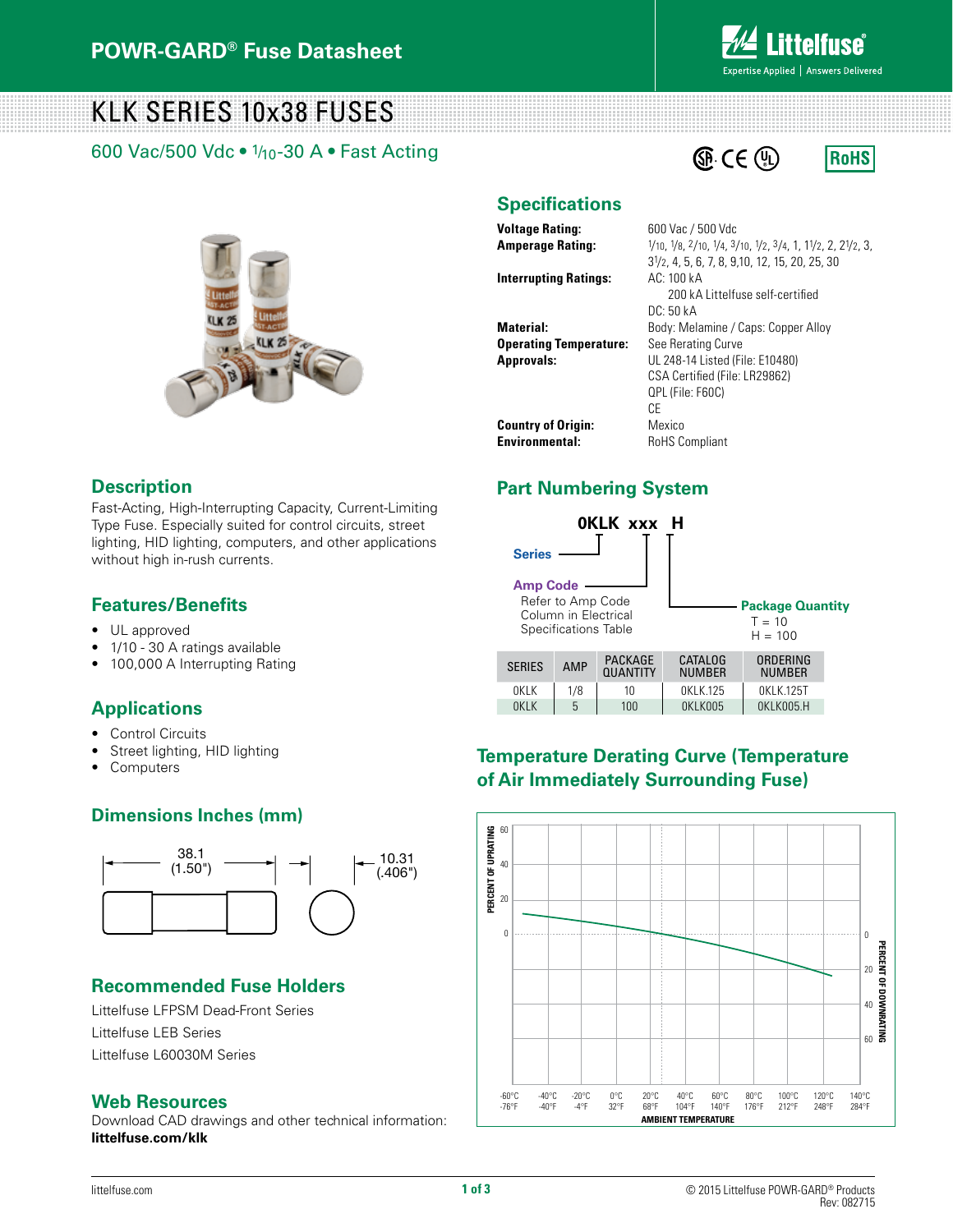

## KLK SERIES 10x38 FUSES

## **Ordering Information**

| AMP            | <b>AMP</b> | <b>CATALOG</b>    | ORDERING         | <b>VOLTAGE</b> |           | <b>INTERRUPTING</b><br>RATING (kA) |           | <b>UPC</b>  | <b>WEIGHT</b> | <b>AGENCY</b><br><b>APPROVALS</b> |            |
|----------------|------------|-------------------|------------------|----------------|-----------|------------------------------------|-----------|-------------|---------------|-----------------------------------|------------|
| RATING         | CODE       | <b>NUMBER</b>     | <b>NUMBER</b>    | <b>AC</b>      | <b>DC</b> | AC                                 | <b>DC</b> |             | LB(G)         | UL                                | <b>CSA</b> |
| 1/10           | .100       | OKLK 1/10         | OKLK.100T        | 600            | 500       | 100                                | 50        | 07945825011 | .013(5.90)    | $\bullet$                         |            |
| 1/8            | .125       | <b>OKLK 1/8</b>   | 0KLK.125T        | 600            | 500       | 100                                | 50        | 07945825012 | .013(5.90)    | $\bullet$                         |            |
| 2/10           | .20        | OKLK 2/10         | OKLK.200T        | 600            | 500       | 100                                | 50        | 07945825018 | .013(5.90)    | $\bullet$                         |            |
| 1/4            | .250       | <b>OKLK 1/4</b>   | 0KLK.250T        | 600            | 500       | 100                                | 50        | 07945825019 | .013(5.90)    | $\bullet$                         |            |
| 3/10           | .300       | OKLK 3/10         | OKLK.300T        | 600            | 500       | 100                                | 50        | 07945825020 | .013(5.90)    | $\bullet$                         |            |
| 1/2            | .500       | <b>OKLK 1/2</b>   | OKLK.500T        | 600            | 500       | 100                                | 50        | 07945825024 | .013(5.90)    |                                   |            |
| 3/4            | .750       | OKLK 3/4          | <b>OKLK.750T</b> | 600            | 500       | 100                                | 50        | 07945825029 | .013(5.90)    | $\bullet$                         |            |
|                | 001.       | OKLK <sub>1</sub> | OKLK001.T        | 600            | 500       | 100                                | 50        | 07945825031 | .013(5.90)    |                                   |            |
| 11/2           | 01.5       | OKLK 1 1/2        | OKLK01.5T        | 600            | 500       | 100                                | 50        | 07945825037 | .013(5.90)    | $\bullet$                         |            |
| $\overline{2}$ | 002.       | OKLK <sub>2</sub> | OKLK002.T        | 600            | 500       | 100                                | 50        | 07945825041 | .017(7.71)    | ٠                                 |            |
| 21/2           | 02.5       | OKLK 2 1/2        | OKLK02.5T        | 600            | 500       | 100                                | 50        | 07945825043 | .017(7.71)    | $\bullet$                         |            |
| 3              | 003.       | OKLK <sub>3</sub> | OKLK003.T        | 600            | 500       | 100                                | 50        | 07945825047 | .017(7.71)    |                                   |            |
| 31/2           | 03.5       | OKLK 3 1/2        | OKLK03.5T        | 600            | 500       | 100                                | 50        | 07945825048 | .017(7.71)    |                                   |            |
| 4              | 004.       | OKLK4             | OKLK004.T        | 600            | 500       | 100                                | 50        | 07945825053 | .017(7.71)    | ٠                                 |            |
| 5              | 005.       | OKLK <sub>5</sub> | OKLK005.T        | 600            | 500       | 100                                | 50        | 07945825055 | .017(7.71)    | $\bullet$                         |            |
| 6              | 006.       | OKLK <sub>6</sub> | OKLK006.T        | 600            | 500       | 100                                | 50        | 07945825058 | .017(7.71)    |                                   |            |
| $\overline{7}$ | 007.       | OKLK7             | OKLK007.T        | 600            | 500       | 100                                | 50        | 07945825061 | .017(7.71)    | $\bullet$                         |            |
| 8              | 008.       | OKLK <sub>8</sub> | OKLK008.T        | 600            | 500       | 100                                | 50        | 07945825063 | .017(7.71)    | ٠                                 |            |
| $\overline{9}$ | 009.       | OKLK <sub>9</sub> | OKLK009.T        | 600            | 500       | 100                                | 50        | 07945825064 | .017(7.71)    |                                   |            |
| 10             | 010.       | OKLK 10           | OKLK010.T        | 600            | 500       | 100                                | 50        | 07945825065 | .017(7.71)    |                                   |            |
| 12             | 012.       | OKLK 12           | OKLK012.T        | 600            | 500       | 100                                | 50        | 07945825067 | .017(7.71)    | $\bullet$                         |            |
| 15             | 015.       | OKLK 15           | OKLK015.T        | 600            | 500       | 100                                | 50        | 07945825068 | .017(7.71)    |                                   |            |
| 20             | 020.       | OKLK 20           | OKLK020.T        | 600            | 500       | 100                                | 50        | 07945825071 | .017(7.71)    | $\bullet$                         |            |
| 25             | 025.       | OKLK 25           | OKLK025.T        | 600            | 500       | 100                                | 50        | 07945825072 | .017(7.71)    |                                   |            |
| 30             | 030.       | OKLK 30           | <b>OKLK030.T</b> | 600            | 500       | 100                                | 50        | 07945825073 | .017(7.71)    | $\bullet$                         |            |

## **Electrical Specification – Agency Requirements**

|                    | <b>OPENING TIME (MINUTES)</b>    |                              |                              |  |  |  |  |
|--------------------|----------------------------------|------------------------------|------------------------------|--|--|--|--|
| AMPERAGE<br>RATING | 100% of Amp<br>Rating per UL     | 135% of Amp<br>Rating per UL | 200% of Amp<br>Rating per UL |  |  |  |  |
| $1/10 - 30$        | <b>Temperature Stabilization</b> | 60 Max                       | 2 Max                        |  |  |  |  |